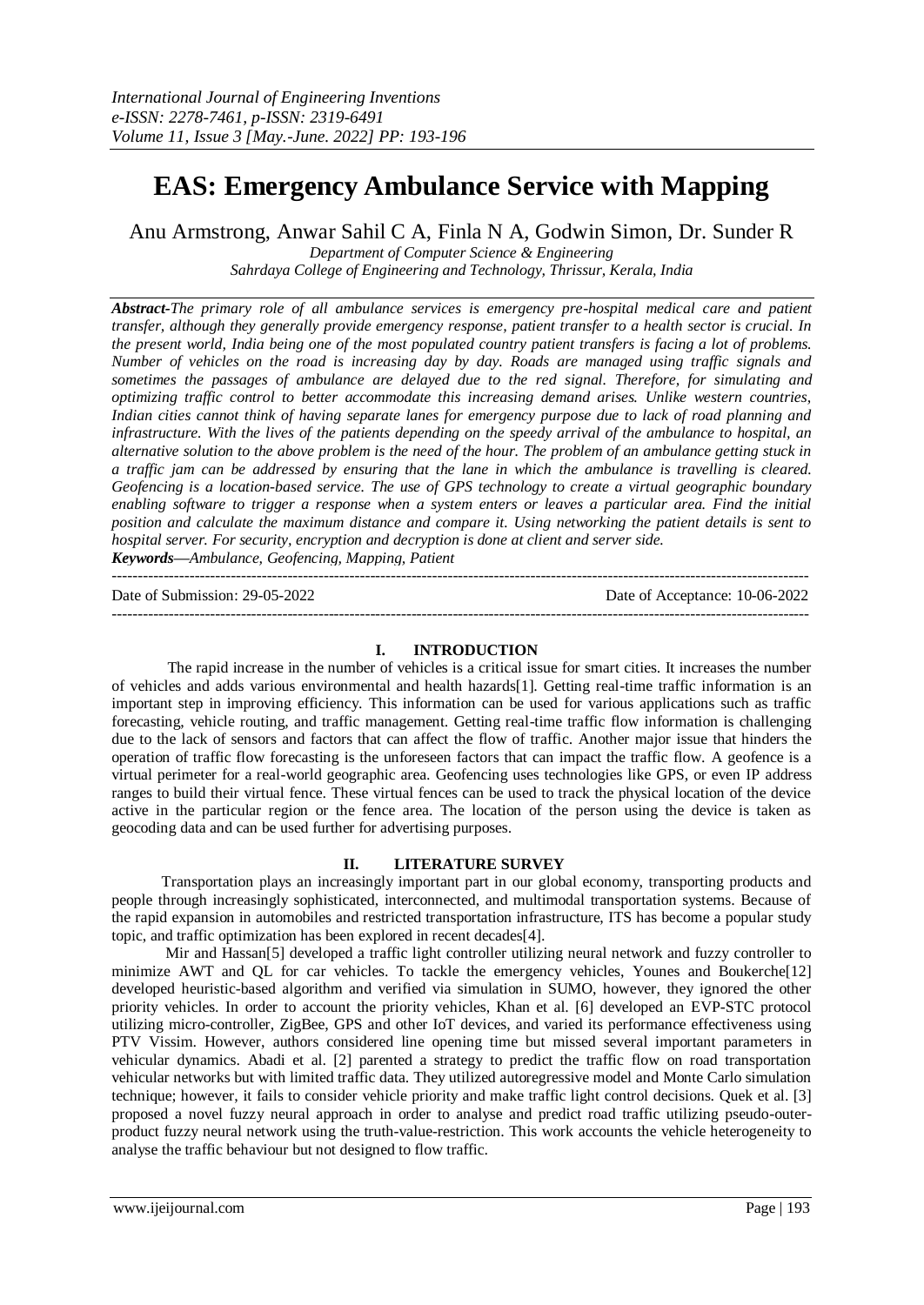## **III. PROPOSED SYSTEM**

## *A. Suggested Methodology*

In this project "EAS: Emergency Ambulance Services with Mapping" we are trying to provide easy passage for the ambulance and also to help the driver to select the most suitable route to the nearby hospital with the help of an application. The list of hospitals nearby will be sorted, and the most suitable one will be selected. Here, wireless technologies are used for information transferring. When the ambulance reaches the traffic junction, the sensors placed in the ambulance passes a signal from the transmitter to the receiver in the signal. If the signal is red, it comes to green automatically, thus making easy passage for the ambulance.

*Fig.1* shows the architecture diagram for the proposed system make use of geofencing to obtain ambulance location. Geofencing is a location-based service. The use of GPS technology to create a virtual geographic boundary enabling software to trigger a response when a system enters or leaves a particular area. Find the initial position and calculate the maximum distance and compare it. Vital signs are also collected and monitored periodically. The vital data like temperature, blood pressure, Oxygen etc are collected. The data is continuously monitored and sent to the hospital server.



*B. Geofencing*

Geofencing refers to the use of GPS technology to create a virtual geographic boundary to help marketers to send location-based messages to the mobile devices of prospects inside or outside of a particular area, creating a virtual boundary in which a device, individual or asset can be tracked and monitored or detected if the boundary is violated. Geofencing combines awareness of the user's current location with awareness of nearby features, defined as the user's proximity to locations that may be of interest. To mark a location of interest, you specify its latitude and longitude. To adjust the proximity for the location, you add a radius. The latitude, longitude, and radius define a geofence.

#### *C. Mapping*

Mapping is used for finding an optimal path from the source to the hospital. So the chance of the patient to be at risk is low, since the patient can be admitted at the hospital within time.

#### *D. Patient vital data collection*

As soon as the patient is admitted into the ambulance his/her vital data are collected using various physiological sensors. The vital signs monitored are temperature and spO2.

#### *E. Networking*

A Network is established to transfer the collected vital data to the hospital. For this purpose, the hospital server is connected to this network. For security purpose we encrypt the data sent from the ambulance and perform decryption at the hospital server.

## **IV. CONCLUSION**

In this world of busy roads, traffic signal plays the vital factor in saving a person's life. According to Times of India, about 30 percent of deaths are caused due to delayed ambulance to reach at hospital. Human life is affected due to delay in the arrival of ambulance. The ambulance is not able to reach the hospital in the golden hour. It gets stuck in the traffic signals. In the proposed system, we are trying to reduce the delay for the ambulance. In this project, we tried to provide a way to ambulance, so the time could be saved in the road. When an ambulance is detected, the signal is turned green. This can be extended to any number of signals along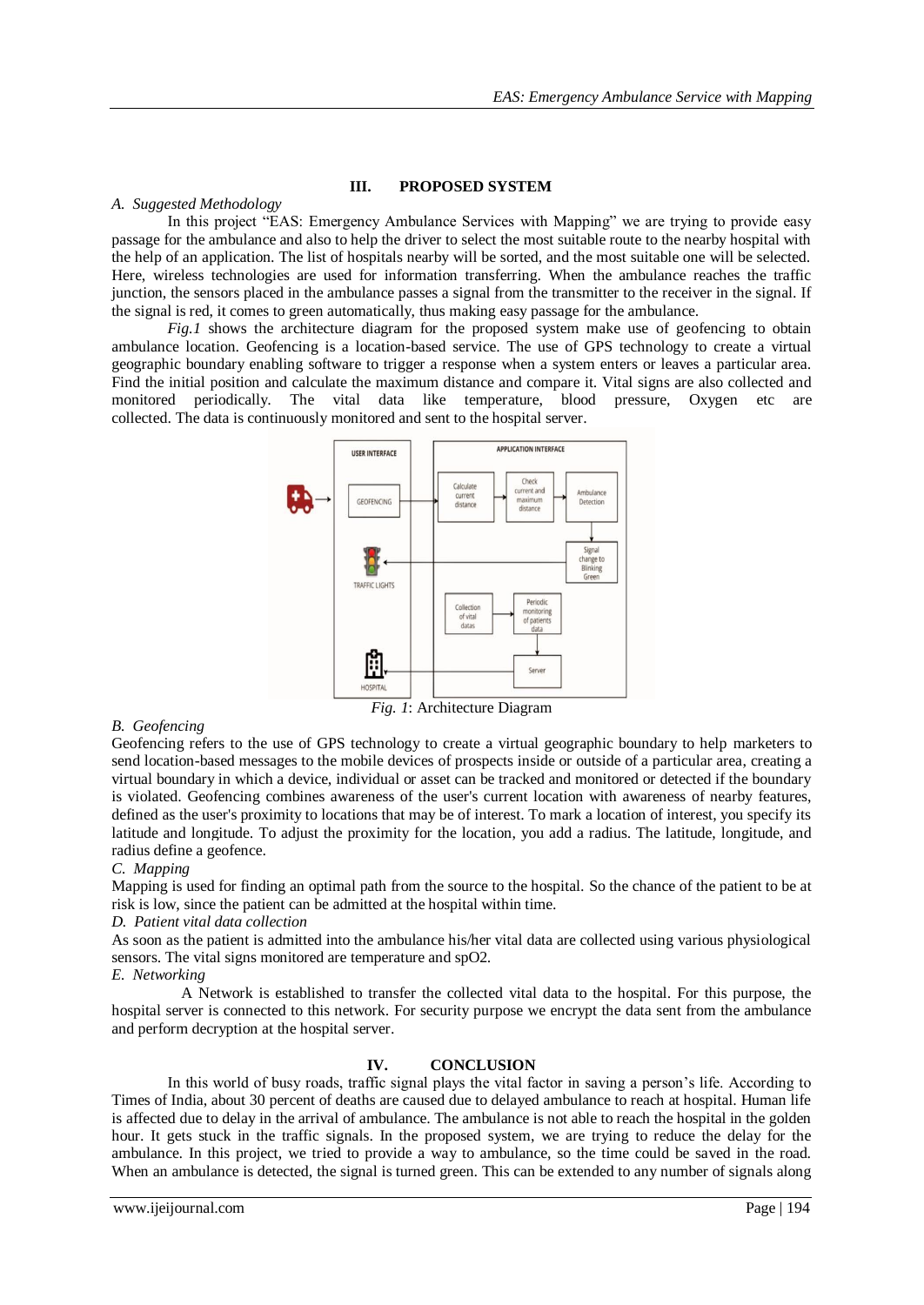the ambulance's path so that the emergency cases can be served immediately. We could also set the time for the signals to be green. This helps the ambulance to cross the traffic junction as soon as possible. Our project EAS: Emergency Ambulance Service with Mapping considers the heterogeneous vehicular traffic network of the developing counties with the aim of developing an interface app for the ambulance so as to select the nearest hospitals and to provide the patient details to the hospital beforehand also with the help of the map an optimal path is given to reach the hospital in time.

## **V. RESULTS**

The first phase consisted of setting up geofencing to receive ambulance trigger. The below *Fig. 2* shows the trigger reaching the receiver and lighting up of the green LED indicating traffic signal.



*Fig. 2*: Geofencing

*Fig. 3* indicates the directions from the source(home, colleges, institutions etc...) to the destination(hospitals). A customised route with less traffic is mapped. The driver selects the corresponding destination and takes the patient.



*Fig. 3*: Mapping

The *Fig. 4* indicates that the server is connected to 2 hospitals in which both can accept the patient with the specified condition. The maximum number of hospitals that can be connected depends on how many clients the server is listening to. The specified condition is set based on the patient's situation. The responding hospitals change according to the condition of the patient. Subsequently the hospital name and other details are then sent to the server in an encrypted format which is then decrypted and outputted.

```
socket created
waiting for connection
Connected with ('192.168.1.212', 63695)
Rajah Hospital 679562
Connected with ('192.168.1.212', 63698)
Royal Hospital 680005
```
*Fig. 4*: Connection establishment